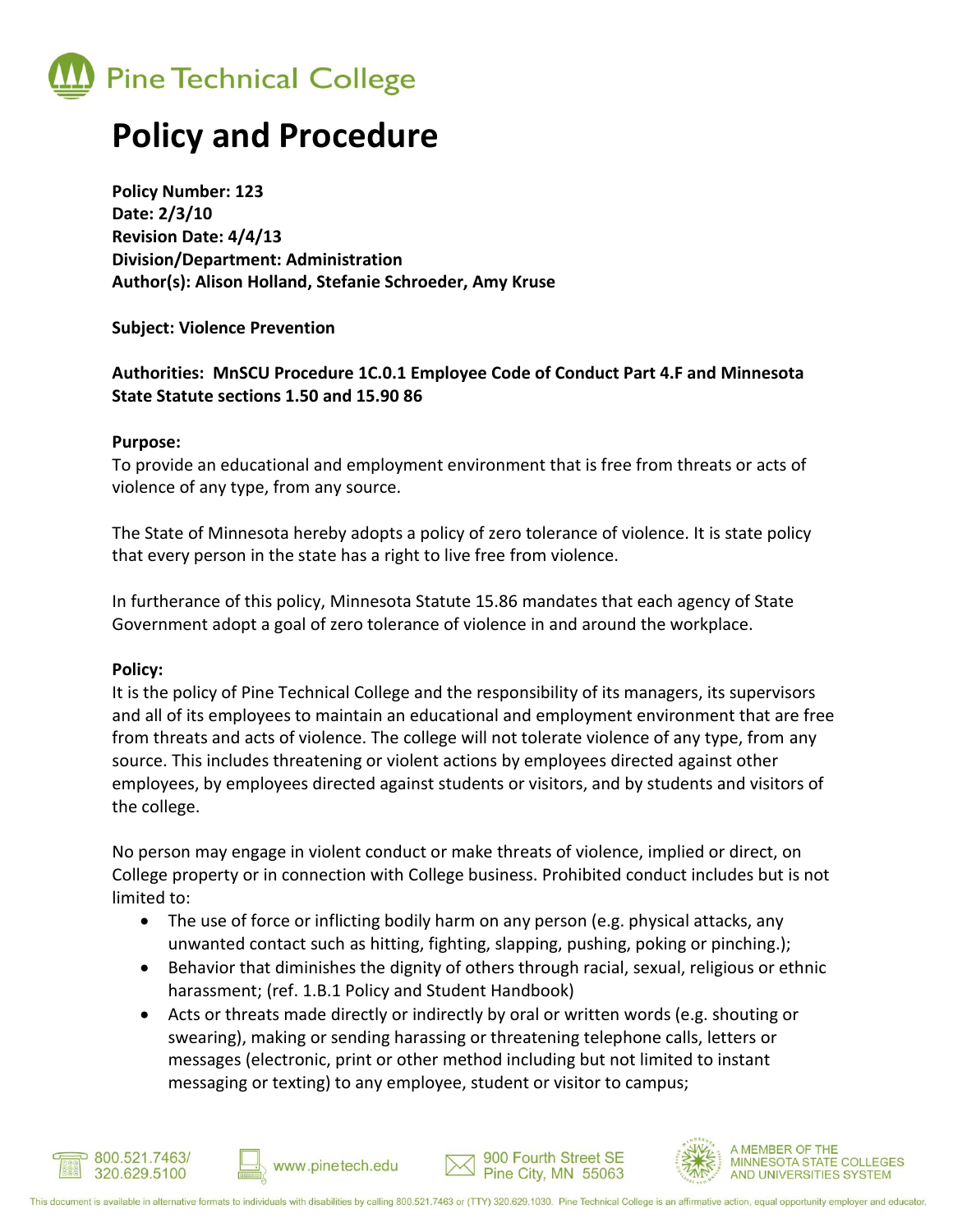# **Pine Technical College**

- Acts or threats made directly or indirectly by gestures. Examples include but are not limited to throwing objects in the workplace regardless of size or type or whether a person is the target of the object being thrown, slamming fists, fist shaking, or slamming doors;
- Displaying symbols that communicate a direct or indirect threat of physical or mental harm;
- Directing verbal abuse at another person because the individual is carrying out duties and responsibilities associated with her/his role as a faculty, staff, or student staff at the College;
- Carrying, possessing, or using a firearm, explosive, or other dangerous weapon on College property. Employees, visitors, students, and clients are prohibited from having firearms on campus, except as provided in policy 116 on the Possession or Carry of Firearms. This policy is in accordance with the Minnesota Citizens' Personal Protection Act of 2003, Minnesota Statutes section 624.714 and other applicable laws.

### **Procedure:**

The college will foster an environment where employees, students and visitors are at a low risk of involvement in workplace violence. This will be accomplished by encouraging mutual respect among individuals, establishing open and honest communication, inviting all employees to provide input and enforcing zero tolerance for any type of violent behavior. All reports of violent behavior will be taken seriously and will be dealt with appropriately.

### **Escalated Behavior or Imminent Acts of Violence**

- **1. Call 911**
- **2. Remove yourself and others as appropriate from threatening environment**
- **3. Once law enforcement arrives and the situation is stable, contact immediate supervisor. If supervisor is unavailable, follow Pine Technical College Chain of Command Policy (107).**
- **4. Complete Documentation Form and submit to supervisor.**
- **5. Supervisor and/or appropriate management authority will follow up with employee(s) and take action as needed until resolution of incident up to and including obtaining documentation from authorities and pursuing legal measures as warranted. (Ex. Site visit, provide alternate safety resources, order for protection, etc.)**
- **6. Supervisor will provide the Documentation Form and resolution of incident to the Human Resources office in a prompt manner.**

**In the case of suspicious or troubling behavior that does not warrant the need for authorities, refer to Pine Technical College Policy 131 – CARE Team.** 

**Pine Technical College will:**

Actively work to prevent and eliminate acts of work-related violence.

www.pinetech.edu

 Respond promptly and positively to deal with threats or acts of violence. This response will include timely involvement of law enforcement agencies, when appropriate.